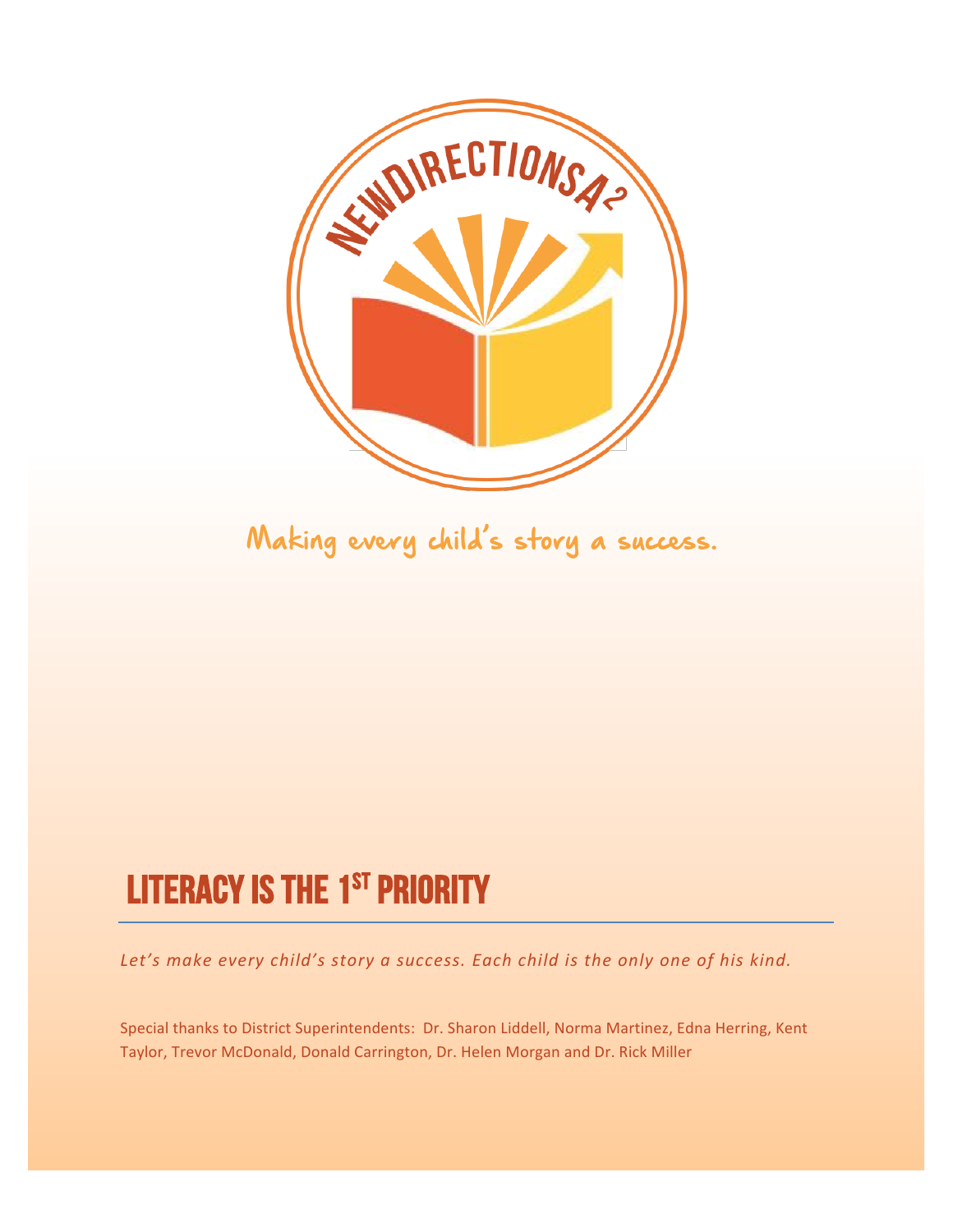# LITERACY IS THE 1<sup>ST</sup> PRIORITY

New Directions for Academic Advancement (NDA<sup>2</sup>), founded in 2001 and incorporated as a California Nonprofit Corporation in 2002, is based on the work started by Dr. Linda Gonzales in collaboration with Dr. Peter Drucker from Claremont Graduate School in the development of literacy. From 1988-1998, Dr. Linda Gonzales implemented literacy changes in an urban, gang-ridden, ethnically and linguistically diverse, and economically-challenged community in Los Angeles (LA) County. All the children were eligible for free or reduced lunch, 98% were Latino, and 75% were learning English. In fact, two of the district schools were rated as the lowest performing in LA County. The most impressive part of the intensive work history done in this community has been the sustainability of the model. The two aforementioned schools, lowest in LA County, were rated again in 2013 by the California Department of Education (15 years after the project) with staggering changes. In 2013, the lowest school (as reported in 1988) had an Academic Performance Indictor (API) of 795 of 800 with 47% of the students proficient in English language arts and the second lowest school had an API of 753 with 41% of the students proficient in English language arts as measured by the California Standards Test (CST) with demographics static over the 25-year period.

By making sure that all children could read by the third grade, Dr. Gonzales and her team saw incredible changes in the following additional indicators as reported to the district Board of Education in the End of Year Report for 1997:

| <b>Issue</b>                           | 1988              | 1998          |
|----------------------------------------|-------------------|---------------|
| Literacy Rate of 3 <sup>rd</sup> Grade | 90% not literate* | 95% literate* |
| Drop Out Rate                          | 48%               | 2%            |
| <b>CTBS Achievement</b>                | 13%tile           | 45%tile       |
| Attendance Rate                        | 89%               | 95%           |
| <b>Expulsion/Suspensions</b>           | 36%               | 6%            |

\*Principal and teacher appraisal 

Following her work in Los Angeles, Dr. Gonzales went on to serve as superintendent in another district and on various California commissions and committees including assisting in the development of the English Language Arts Framework in 2006-07. In 2000, Dr. Gonzales was enlisted to assist the California State Board of Education in the state takeover of Compton Unified School District. Using the literacy strategy and the support of the California Reading Lions and the David Packard Foundation, Compton Unified School District exited the state takeover academic sector in 2001.

After assisting Compton, New Directions for Academic Advancement (NDA<sup>2</sup>) became one of the first 26 school/district assistance providers approved by the California Department of Education (CDE). New Directions has participated in six California state takeovers including two districts (Alisal and Greenfield Union Elementary) where  $NDA<sup>2</sup>$  was selected by the California State Board of Education as District Assistance Intervention Team. These two academic takeover districts exited in a record three years.

During the last 15 years, NDA<sup>2</sup> has worked to bring literacy to schools, districts, communities, and countries. New Directions has worked in numerous capacities in school districts including School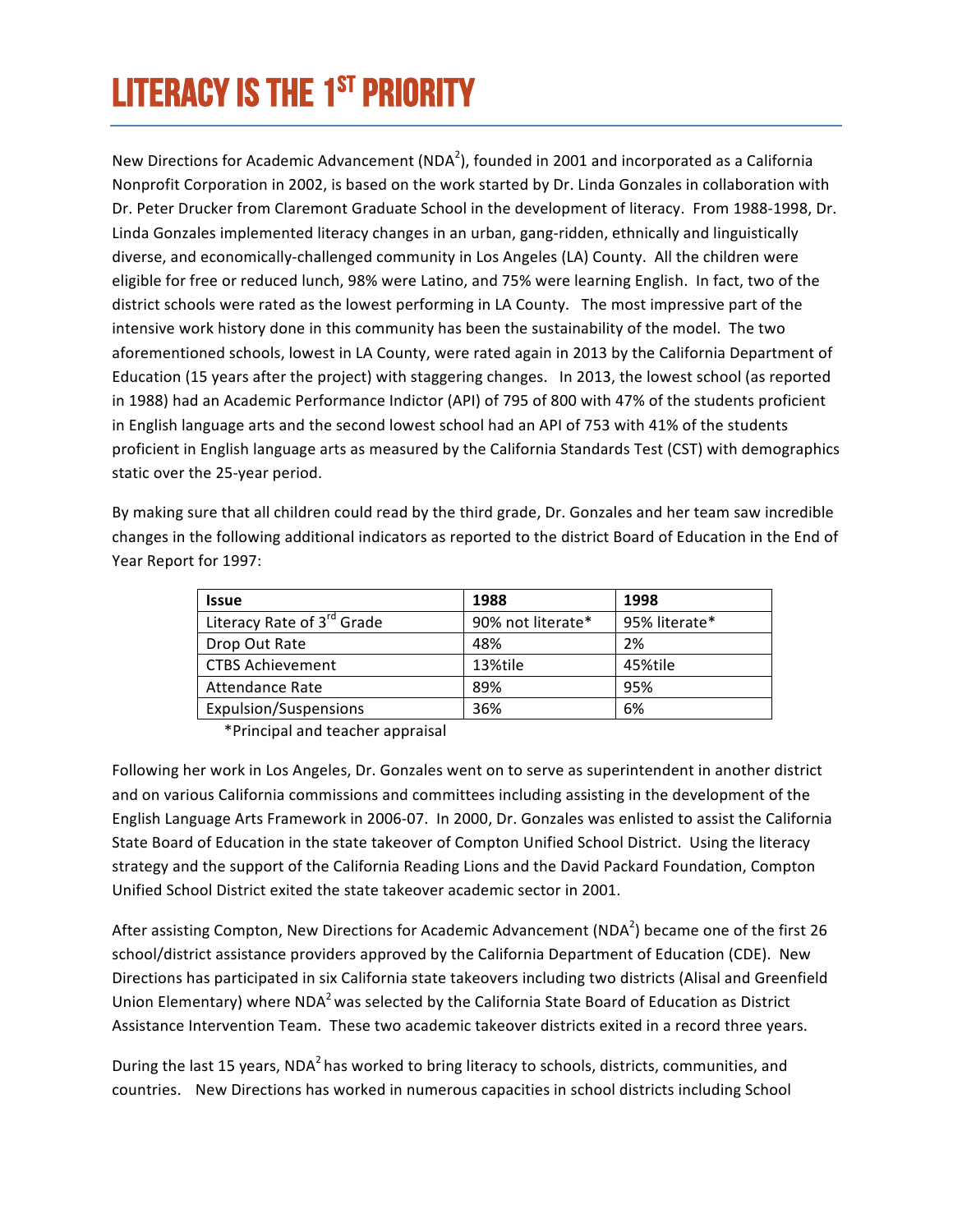Assistance Intervention Team Provider, District Intervention Team Provider, and program improvement coach. Their experience is that research based literacy; good management and leadership are keys to academic success. Their literacy research approach is best communicated in the federal publication, Put **Reading First**. After almost 30 years of work, New Directions' teams believe the greatest lesson and take away is that literacy is the key. Schools perform many functions for their communities, BUT literacy must be the first priority or all citizens fail especially the most fragile children.

New Directions for Academic Advancement (NDA<sup>2</sup>) has identified five key elements that when applied consistently with informed practice, especially with children learning English as a second language, will break academic paralysis for high risk subgroups. The five elements are:

- deep informed commitment
- congruent tenacious leadership
- **■** limited but informative assessment
- data discussion and application
- research-based intervention

#### Literacy must be the first priority for all children.

Dr. Peter Drucker said it best when he told Dr. Linda Gonzales to stick to the purpose of schooling *teach* the children to read. That must be the primary mission else all other goals and aims will fail.

#### **Data Presentation**

The tables on the following pages represent the district results for schools that successfully participated New Directions literacy project. All schools represented in the table have these characteristics. 100% of the students received free or reduced lunch; 90% were learning English as a second language; and more than 95% of students are not white.

The first tables reflect Academic Performance Indicator and California Proficiency results for English language arts over a ten year period. Individual student results in these schools are amazing.

The chronically underperforming schools data (failed to make state targets for more than 10 years) represents performance over a two year project with one year of implementation in the Rialto Unified School District. These schools have extreme poverty rates; intensive risk factors; more than 95% of students learning English as a second language; all students were not white.

The last page is from a school that has moderate risk factors. The population is still majority minority, but more students are native English speakers and students are from a lower middle class blue collar community. After two years, the school had only 22 students severely below grade level. The data represent all special education students including those in Special Day Classes.

There is also evidence from other moderate single schools like Westpark Elementary in Southern Kern Unified School District that reported that after 2 years there were NO third graders reading below grade level. This school was very tenacious in the approach to include special education students and their parents.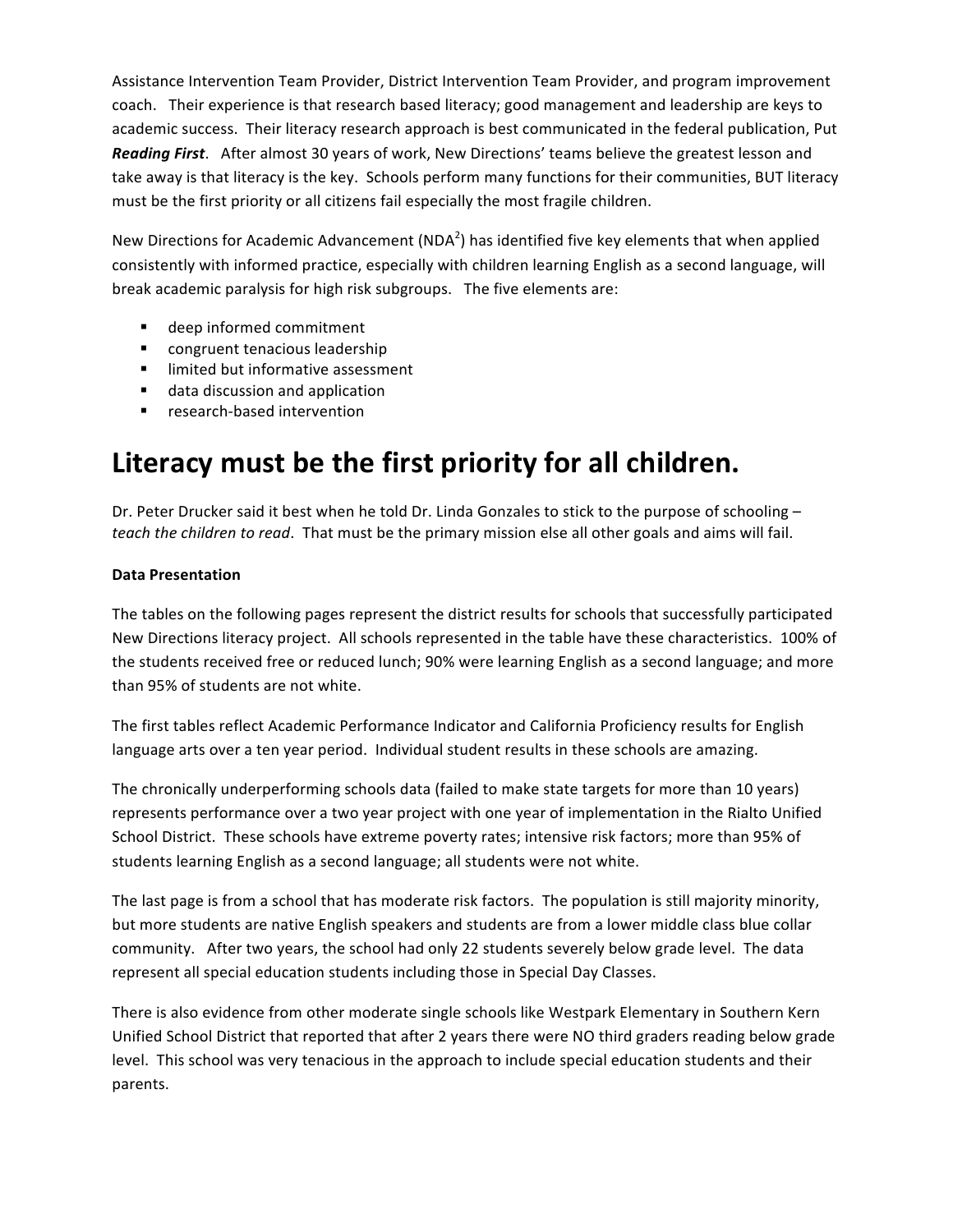| <b>School</b> | <b>Principal</b> | <b>District</b> | <b>API</b>   |      | % ELA<br><b>Proficient</b> |      |
|---------------|------------------|-----------------|--------------|------|----------------------------|------|
|               |                  |                 | <b>Start</b> | 2013 | 2004                       | 2013 |
| Zela Davis ES | Mara Pagniano    | Hawthorne       | 556          | 815  | 26%                        | 57%  |
| Kornblum ES   | Jennifer Beekman |                 | 562          | 789  | 19%                        | 53%  |

As of June 2013, on other measures there were less than ten  $3^{rd}$  grade students who could not read on grade level.

| <b>School</b> | <b>District</b>  | <b>API</b>   |      | % ELA             |      |  |
|---------------|------------------|--------------|------|-------------------|------|--|
|               |                  |              |      | <b>Proficient</b> |      |  |
|               |                  | <b>Start</b> | 2013 | 2004              | 2013 |  |
| Chavez        | <b>Alum Rock</b> | 425          | 823  | 16%               | 53%  |  |
| Dorsa         | Alum Rock        | 547          | 781  | 11%               | 43%  |  |
| Goss          | Alum Rock        | 417          | 777  | 11%               | 42%  |  |
| Hubbard       | Alum Rock        | 413          | 808  | 18%               | 46%  |  |
| McEntee       | <b>Alum Rock</b> | 489          | 846  | 18%               | 62%  |  |
| Russo         | <b>Alum Rock</b> | 489          | 822  | 18%               | 54%  |  |
| Meyer         | <b>Alum Rock</b> | 471          | 829  | 21%               | 59%  |  |

Most principals have moved on to be district superintendents and assistant superintendents or directors.

| <b>School</b> | <b>Principal</b>   | <b>District</b> | <b>API</b>   |      |      |      |  | % ELA<br><b>Proficient</b> |
|---------------|--------------------|-----------------|--------------|------|------|------|--|----------------------------|
|               |                    |                 | <b>Start</b> | 2013 | 2004 | 2013 |  |                            |
| Mary Chapa    | Sonia Aramburo     | Greenfield      | 355          | 810  | 9%   | 58%  |  |                            |
| Oak           | <b>Scott Smith</b> | Greenfield      | 416          | 731  | 12%  | 38%  |  |                            |
| Chavez        | Paddy Douglass     | Greenfield      | 408          | 748  | 9%   | 42%  |  |                            |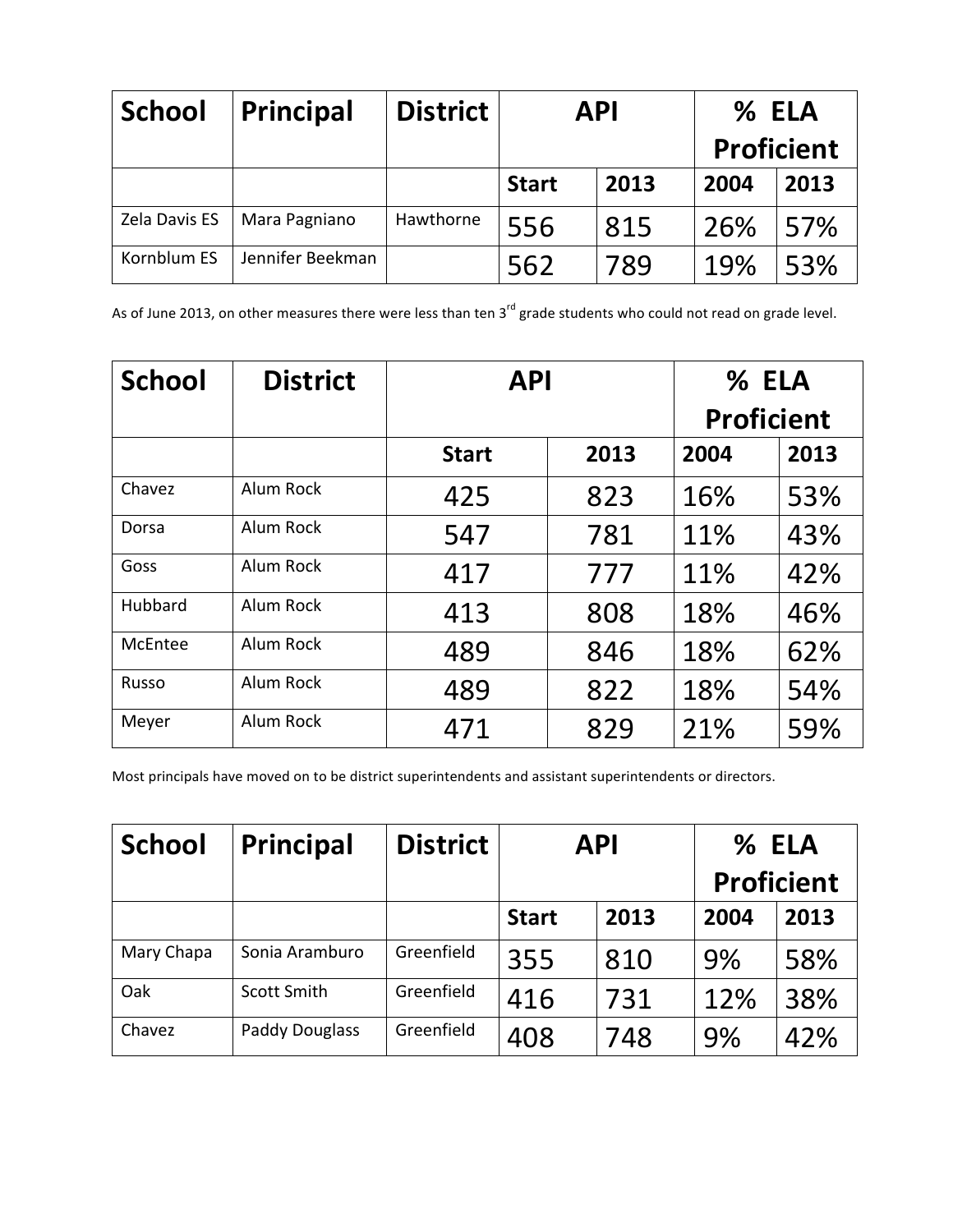| <b>School</b> | <b>District</b> | <b>API</b>   | % ELA             |      |      |
|---------------|-----------------|--------------|-------------------|------|------|
|               |                 |              | <b>Proficient</b> |      |      |
|               |                 | <b>Start</b> | 2013              | 2004 | 2013 |
| Chavez        | Oxnard          | 387          | 702               | 8%   | 31%  |
| Curren        | Oxnard          | 525          | 758               | 19%  | 41%  |
| Elm           | Oxnard          | 354          | 730               | 10%  | 30%  |
| Marina West   | Oxnard          | 535          | 708               | 21%  | 33%  |
| McKinna       | Oxnard          | 492          | 719               | 14%  | 34%  |
| Ramona        | Oxnard          | 505          | 709               | 10%  | 32%  |
| Sierra Linda  | Oxnard          | 555          | 772               | 14%  | 47%  |

Note: Most principals have moved on to be district superintendents and assistant superintendents or directors.

| <b>School</b>     | <b>District</b> | <b>API</b>   | % ELA |      |      |
|-------------------|-----------------|--------------|-------|------|------|
|                   |                 |              |       |      |      |
|                   |                 | <b>Start</b> | 2013  | 2004 | 2013 |
| <b>Burbank</b>    | Santa Rosa      | 542          | 793   | 12%  | 47%  |
| <b>Brook Hill</b> | Santa Rosa      | 492          | 751   | 21%  | 36%  |
| Helen Lehman      | Santa Rosa      | 567          | 794   | 18%  | 49%  |
| Lincoln           | Santa Rosa      | 480          | 735   | 11%  | 33%  |
| James Monroe      | Santa Rosa      | 604          | 730   | 18%  | 35%  |
| Steele Lane       | Santa Rosa      | 595          | 759   | 21%  | 40%  |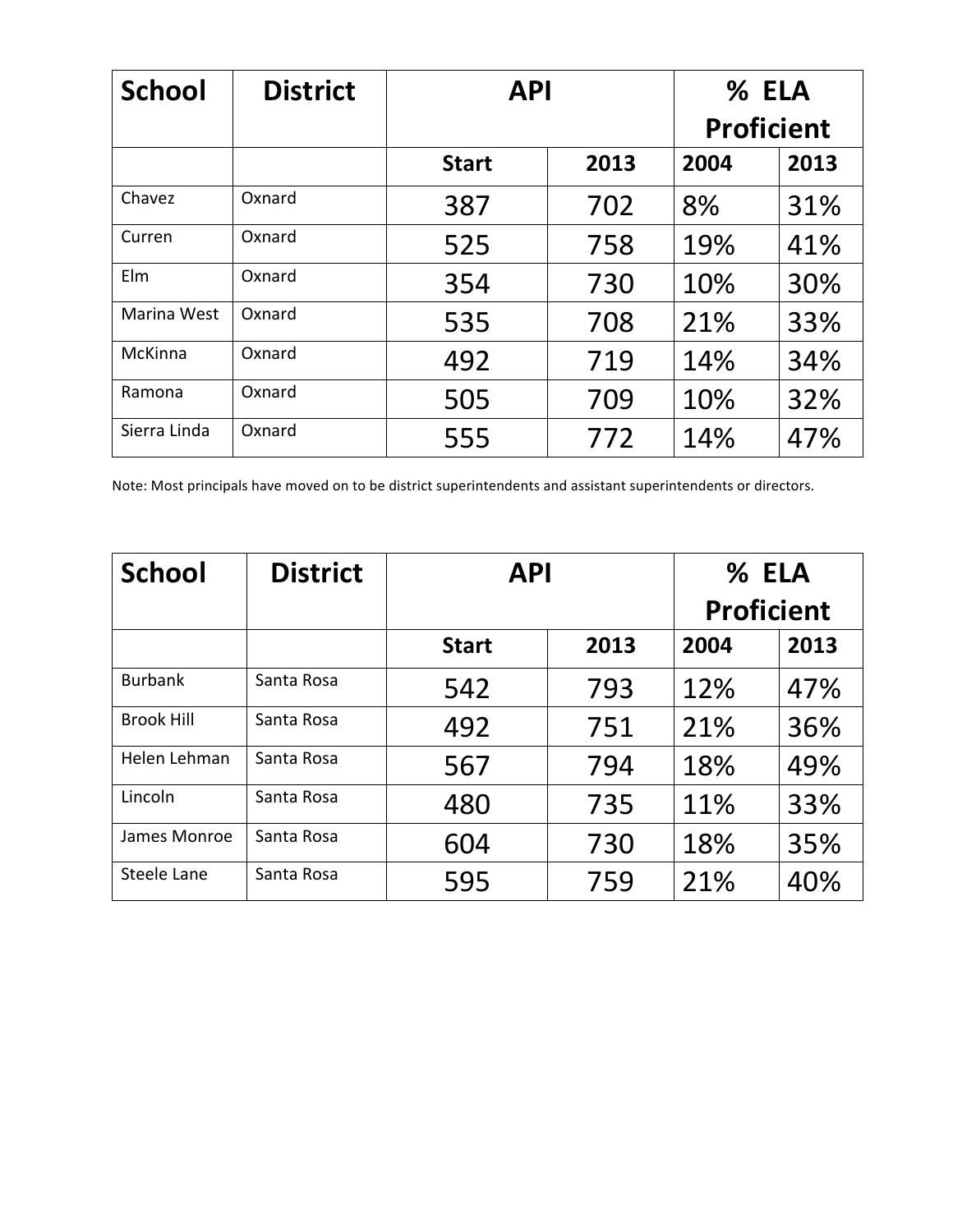| <b>School</b> | <b>Students in Critical Need</b> |     |    |    | <b>Students Ready to Learn</b> |    |    |    |
|---------------|----------------------------------|-----|----|----|--------------------------------|----|----|----|
| Grade         | $\overline{2}$                   | 3   | 4  | 5  | $\overline{2}$                 | 3  | 4  | 5  |
| <b>Bemis</b>  | 42                               | 45  | 38 | 34 | 45                             | 63 | 57 | 59 |
| <b>Boyd</b>   | 23                               | 49  | 37 |    | 28                             | 44 | 33 |    |
| Casey         | 78                               | 105 |    |    | 32                             | 40 |    |    |
| Curtis        | 74                               | 68  | 75 | 33 | 36                             | 15 | 23 | 54 |
| Dunn          | 71                               | 93  | 65 | 57 | 18                             | 35 | 43 | 66 |
| Henry         | 60                               | 49  | 33 | 31 | 21                             | 47 | 28 | 46 |
| Preston       | 58                               | 74  | 32 | 20 | 38                             | 21 | 70 | 82 |

### **Chronic PI-5 - Beginning of School Year 2013**

#### End of School Year 2014

| <b>School</b> | <b>Students in Critical Need</b> |    |    |    | <b>Students Ready to Learn</b> |    |    |    |
|---------------|----------------------------------|----|----|----|--------------------------------|----|----|----|
| Grade         | $\overline{2}$                   | 3  | 4  | 5  | $\overline{2}$                 | 3  | 4  | 5  |
| <b>Bemis</b>  | 19                               | 27 | 20 | 12 | 86                             | 91 | 91 | 87 |
| <b>Boyd</b>   | 6                                | 14 | 19 |    | 47                             | 46 | 74 |    |
| Casey         | 45                               | 18 |    |    | 110                            | 75 |    |    |
| Curtis        | 32                               | 21 | 27 | 19 | 61                             | 71 | 71 | 69 |
| Dunn          | 61                               | 79 | 65 | 51 | 38                             | 49 | 43 | 72 |
| Henry         | 39                               | 24 | 1  | 12 | 56                             | 64 | 63 | 72 |
| Preston       | 20                               | 47 |    |    | 71                             | 49 |    |    |

Grade 1 - 100% of students qualified for some intervention

#### End of Year Data

| <b>School</b> | <b>Critical Need</b> | <b>Ready</b> |
|---------------|----------------------|--------------|
| <b>Bemis</b>  | 37                   | 60 (62%)     |
| Boyd          | 51                   | 43 (46%)     |
| Casey         | 65                   | 47 (42%)     |
| Curtis        | 34                   | 23 (40%)     |
| Dunn          | 46                   | 64 (58%)     |
| Henry         | 43                   | 37 (34%)     |
| Preston       | 66                   | 24 (26%)     |